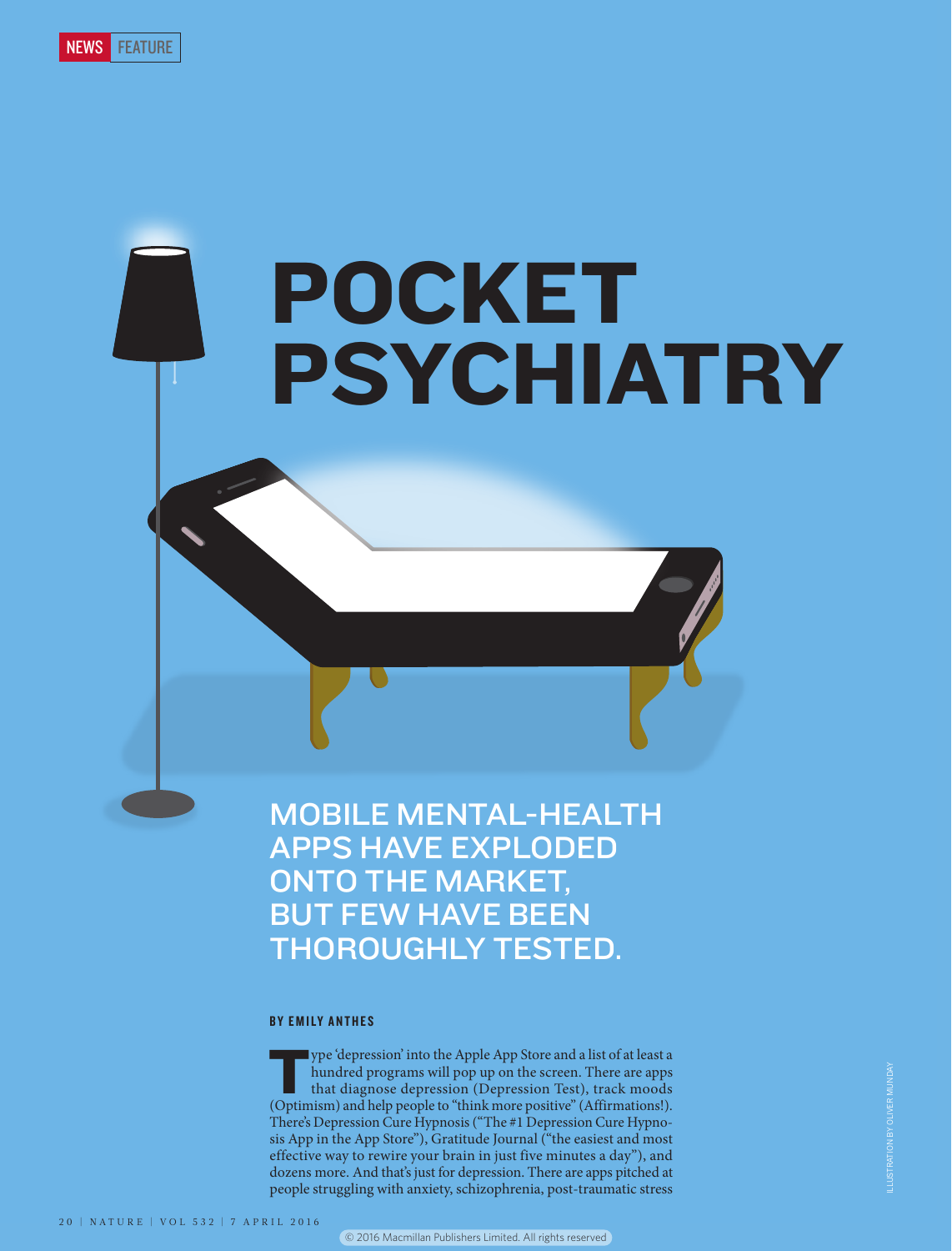disorder (PTSD), eating disorders and addiction.

This burgeoning industry may meet an important need. Estimates suggest that about 29% of people will experience a mental disorder in their lifetime<sup>1</sup>. Data from the World Health Organization (WHO) show that many of those people — up to 55% in developed countries and 85% in developing ones — are not getting the treatment they need. Mobile health apps could help to fill the gap (see 'Mobilizing mental health'). Given the ubiquity of smartphones, apps might serve as a digital lifeline — particularly in rural and low-income regions — putting a portable therapist in every pocket. "We can now reach people that up until recently were completely unreachable to us," says Dror Ben-Zeev, who directs the mHealth for Mental Health Program at the Dartmouth Psychiatric Research Center in Lebanon, New Hampshire.

Public-health organizations have been buying into the concept. In its Mental Health Action Plan 2013–2020, the WHO recommended "the promotion of self-care, for instance, through the use of electronic and mobile health technologies." And the UK National Health Service (NHS) website NHS Choices carries a short list of online mental-health resources, including a few apps, that it has formally endorsed.

But the technology is moving a lot faster than the science. Although there is some evidence that empirically based, welldesigned mental-health apps can improve outcomes for patients, the vast majority remain unstudied. They may or may not be effective, and some may even be harmful. Scientists and health officials are now beginning to investigate their potential benefits and pitfalls more thoroughly, but there is still a lot left to learn and little guidance for consumers.

"If you type in 'depression', its hard to know if the apps that you get back are high quality, if they work, if they're even safe to use," says John Torous, a psychiatrist at Harvard Medical School in Boston, Massachusetts, who chairs the American Psychiatric Association's Smartphone App Evaluation Task Force. "Right now it almost feels like the Wild West of health care."

### APP HAPPY

Electronic interventions are not new to psychology; there is robust literature showing that Internet-based cognitive behavioural therapy (CBT), a therapeutic approach that aims to change problematic thoughts and behaviours, can be effective for treating conditions such as depression, anxiety and eating disorders. But many of these online therapeutic programmes are designed to be completed in lengthy sessions in front of a conventional computer screen.

Smartphone apps, on the other hand, can be used on the go. "It's a way of people getting access to treatment that's flexible and fits in with their lifestyle and also deals with the issues around stigma — if people are not quite ready to maybe go and see their doctor, then it might be a first step to seeking help," says Jen Martin, the programme manager at MindTech, a national centre funded by the United Kingdom's National Institute for Health Research and devoted to developing and testing new mental-health technologies.

One of the best-known publicly available apps was devised to meet that desire for flexibility. In 2010, US government psychologists conducting focus groups with military veterans who had PTSD learned that they wanted a tool they could use whenever their symptoms flared up. "They wanted something that they could use in the moment when the distress was rising — so when they were in line at the supermarket," says Eric Kuhn, a clinical psychologist and the mobile apps lead at the US Department of Veterans Affairs' National Center for PTSD.

The department joined up with the US Department of Defense to create PTSD Coach, a free smartphone app released in early 2011. Anyone who has experienced trauma can use the app to learn more about PTSD, track symptoms and set up a support network of friends and family members. The app also provides strategies for coping with overwhelming emotions; it might suggest that users distract themselves by finding a funny video on YouTube or lead users through visualization exercises.

In its first three years in app stores, PTSD Coach was downloaded more than 150,000 times in 86 different countries. It has shown promise in several small studies; in a 2014 study of 45 veterans, more than 80% reported that the app helped them to

## "IF YOU TYPE IN 'DEPRESSION', ITS HARD TO KNOW IF THE APPS THAT YOU GET BACK ARE HIGH QUALITY, IF THEY WORK, IF THEY'RE EVEN SAFE TO USE."

track and manage their symptoms and provided practical solutions to their problems<sup>2</sup>. More results are expected soon. Kuhn and his colleagues recently completed a 120-person randomized trial of the app, and a Dutch team is currently analysing data from a 1,300-patient trial on a similar app called SUPPORT Coach.

Smartphone apps can also interact with users proactively, pinging them to ask about their moods, thoughts and overall well-being. Ben-Zeev created one called FOCUS, which is geared towards patients with schizophrenia. Several times a day, the app prompts users to answer questions such as "How well did you sleep last night?" or "How has your mood been today?" If users report that they slept poorly, or have been feeling anxious, the app will suggest strategies for tackling that problem, such as limiting caffeine intake or doing some deep-breathing exercises.

Some apps help people to stay connected to health-care professionals, too. ClinTouch, a psychiatric-symptom-assessment app designed by researchers at the University of Manchester, UK, analyses users' responses for signs that they may be experiencing a relapse; it can even notify a clinical-care team.

Small feasibility studies — which are generally designed to determine whether an intervention is practical, but do not necessarily evaluate its efficacy — have shown that patients use and like both apps, and a 2014 study found that those who used FOCUS for a month experienced a reduction in psychotic symptoms and depression<sup>3</sup>. FOCUS and ClinTouch are both now being evaluated in randomized, controlled trials.

Some researchers see opportunities in the data that smartphones collect about their users' movement patterns or communication activity, which could provide a potential window into mental health. "Your smartphone is really this interesting diary of your life," says Anmol Madan, the co-founder and chief executive of Ginger.io, a digital mental-health company based in San Francisco, California. Studies have now shown that certain patterns of smartphone use can predict changes in mental-health symptoms<sup>4</sup>; a drop in the frequency of outgoing text messages, for instance, may suggest that a user's depression is worsening.

The Ginger.io app, which is still in beta, monitors these sorts of patterns and alerts each user's assigned mental-health coach if it detects a worrying change.

## ABSENT EVIDENCE

The evidence supporting the use of such apps is building<sup>5-7</sup>. But this is a science in its infancy. Much of the research has been limited to pilot studies, and randomized trials tend to be small and unreplicated. Many studies have been conducted by the apps' own developers, rather than by independent researchers. Placebo-controlled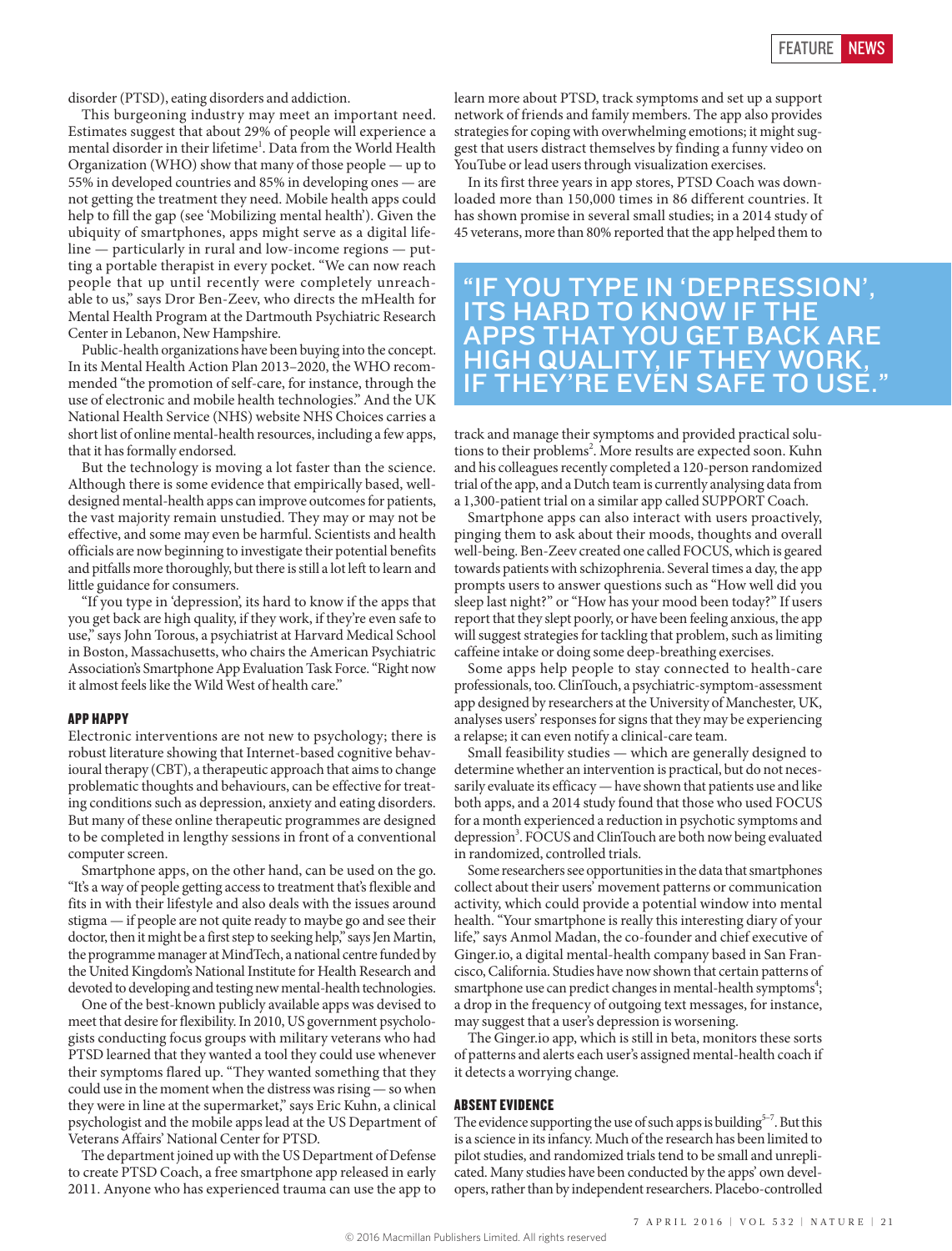# **MOBILIZING** MENTAL HEALTH

## SMARTPHONE APPS FOR MENTAL HEALTH HAVE THE POTENTIAL TO REACH PEOPLE WITHOUT ACCESS TO CARE.



trials are rare, raising the possibility that a 'digital placebo effect' may explain some of the positive outcomes that researchers have documented, says Torous."We know that people have very strong relationships with their smartphones," and receiving messages and advice through a familiar, personal device may be enough to make some people feel better, he explains.

But the bare fact is that most apps haven't been tested at all. A 2013 review<sup>8</sup> identified more than 1,500 depression-related apps in commercial app stores but just 32 published research papers on the subject. In another study published that year<sup>9</sup>, Australian researchers applied even more stringent criteria, searching the scientific literature for papers that assessed how commercially available apps affected mental-health symptoms or disorders. They found eight papers on five different apps.

The same year, the NHS launched a library of "safe and trusted" health apps that included 14 devoted to treating depression or anxiety. But when two researchers took a close look at these apps last year, they found that only 4 of the 14 provided any evidence to support their claims<sup>10</sup>. Simon Leigh, a health economist at Lifecode Solutions in Liverpool, UK, who conducted the analysis, says he wasn't shocked by the finding because efficacy research is costly and may mean that app developers have less to spend on marketing their products.

A separate analysis<sup>11</sup> found that 35 of the mobile health apps originally listed by the NHS transmitted identifying information — such as e-mail addresses, names and birthdates — about users over the Internet, and two-thirds of these did not encrypt the data.

Last year, the NHS took this apps library offline and posted a smaller collection of recommended online mental-health services. The NHS did not respond to e-mailed questions or make an official available for interview, but it did provide this statement: "We are working to upgrade the Health Apps Library, which was launched as a pilot site in 2013 to review and recommend apps against a defined set of criteria which included data protection."

The regulation of mental-health apps is opaque. Some apps designed to be used in a medical context can be considered medical devices and therefore may be regulated by the UK Medicines and Healthcare Products Regulatory Agency, the US Food and Drug Administration (FDA) or equivalent bodies elsewhere. But the lines are fuzzy. In general, an app that claims to prevent, diagnose or treat a specific disease is likely to be considered a medical device and to attract regulatory scrutiny, whereas one that promises to 'boost mood' or provide 'coaching' might not. The FDA has said that it will regulate only those health apps that present the highest risks to patients if they work improperly; even mental-health apps that qualify as medical devices might not be regulated if the agency deems them to be relatively low risk.

But the potential risks are not well understood. "At the low end, people might waste their money or waste their time," says Martin, "and at the higher end, especially with mental health, they might be actively harmful or giving dangerous advice or preventing people from going and getting proper treatment."

When a team of Australian researchers reviewed 82 commercially available smartphone apps for people with bipolar disorder<sup>12</sup>, they found that some presented information that was "critically wrong". One, called iBipolar, advised people in the middle of a manic episode to drink hard liquor to help them to sleep, and another, called What is Biopolar Disorder, suggested that bipolar disorder could be contagious. Neither app seems to be available any more.

Martin says that in Europe, at least, apps tend to come in two varieties, those that are commercially developed and come with little supporting evidence or plans for evaluation, and those with academic or government backing that take a more rigorous